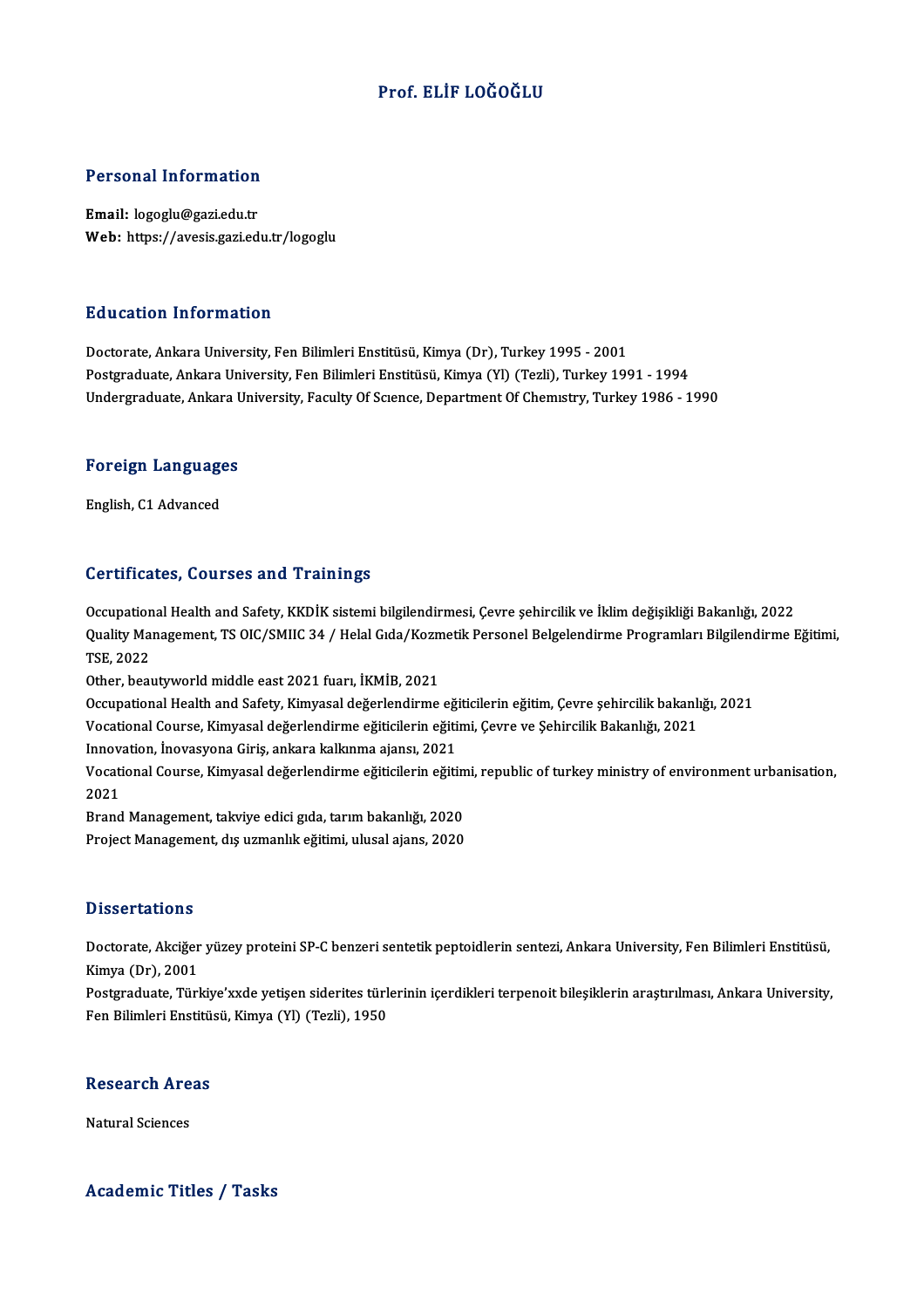Professor, Gazi University, Fen Fakültesi, Kimya, 2011 - Continues<br>Assesiste Professor, Cari University, Fen Fakültesi, Kimya, 2008 - 2 Professor, Gazi University, Fen Fakültesi, Kimya, 2011 - Continues<br>Associate Professor, Gazi University, Fen Fakültesi, Kimya, 2008 - 2011<br>Assistant Professor, Cari University, Fen Fakültesi, Kimya, 2005 - 2006 Professor, Gazi University, Fen Fakültesi, Kimya, 2011 - Continues<br>Associate Professor, Gazi University, Fen Fakültesi, Kimya, 2008 - 2011<br>Assistant Professor, Gazi University, Fen Fakültesi, Kimya, 2005 - 2006<br>Pessarsh As Associate Professor, Gazi University, Fen Fakültesi, Kimya, 2008 - 2011<br>Assistant Professor, Gazi University, Fen Fakültesi, Kimya, 2005 - 2006<br>Research Assistant, Ankara University, Fen Fakültesi, Kimya Bölümü, 1991 - 200 Assistant Professor, Gazi University, Fen Fakültesi, Kimya, 2005 - 2006<br>Research Assistant, Ankara University, Fen Fakültesi, Kimya Bölümü, 1991 - 2<br>Expert, Northwestern University, Biotechnology Faculty, Kimya , 1998 - 19 Expert, Northwestern University, Biotechnology Faculty, Kimya , 1998 - 1999<br>Academic and Administrative Experience

Birim Kalite Komisyonu Başkanı, Gazi University, Fen Fakültesi, Kimya, 2022 - Continues Vice Dean, Gazi University, Fen Fakültesi, Kimya, 2022 - Continues Director of the Center, Gazi University, Fen Fakültesi, Kimya, 2008 - 2011

### Courses

entrepreneurship,Undergraduate,2021 -2022 00u1555<br>entrepreneurship, Undergraduate, 2021 - 2022<br>Diş hekimliği biyokimyası, Undergraduate, 2020 - 2021<br>Plaad and requiratoru biochemistru, Undergraduate, 20 entrepreneurship, Undergraduate, 2021 - 2022<br>Diş hekimliği biyokimyası, Undergraduate, 2020 - 2021<br>Blood and respiratory biochemistry, Undergraduate, 2019 - 2020, 2020 - 2021<br>Biyokimya II. Undergraduate, 2019, 2020 Diş hekimliği biyokimyası, Undergraduate, .<br>Blood and respiratory biochemistry, Under<br>Biyokimya II, Undergraduate, 2019 - 2020<br>biyoaktivite ve ilas etken maddeleri, Under Blood and respiratory biochemistry, Undergraduate, 2019 - 2020<br>Biyokimya II, Undergraduate, 2019 - 2020<br>biyoaktivite ve ilaç etken maddeleri, Undergraduate, 2016 - 2017<br>kim 103. Undergraduate, 2016 - 2017 Biyokimya II, Undergraduate, 2019 - 2020<br>biyoaktivite ve ilaç etken maddeleri, Undergraduate, 2016 - 2017<br>kim 103, Undergraduate, 2016 - 2017 biyokimya 1,Undergraduate,2016 -2017 biyokimyada özelkonular,Postgraduate,2016 -2017

### Advising Theses

Advising Theses<br>LOĞOĞLU E., Synthesıs, Characterızatıon And Bıologıcal Applıcatıons Of Green Synthesis Method Of Cuo Nanoparticles<br>Fram Danhne (Laurus Nobilia) Leef Eutrect, Restandusta A.DOĞAN(Student), 2019 From Daphne (Laurus Nobilis) Leaf Extract, Postgraduate, A.DOĞAN(Student), 2019<br>LOĞOĞLU E., Preparatıon Of Nanopartıcle Based Optical Sensors, Postgraduate, F.BETÜL(Student), 2018 LOĞOĞLU E., Synthesis, Characterization And Biological Applications Of Green Synthesis Method Of Cuo N<br>From Daphne (Laurus Nobilis) Leaf Extract, Postgraduate, A.DOĞAN(Student), 2019<br>LOĞOĞLU E., Preparation Of Nanoparticle From Daphne (Laurus Nobilis) Leaf Extract, Postgraduate, A.DOĞAN(Student), 2019<br>LOĞOĞLU E., Preparation Of Nanoparticle Based Optical Sensors, Postgraduate, F.BETÜL(Student), 2018<br>LOĞOĞLU E., Purification and characterizat LOĞO<br>LOĞO<br>2014<br>LOČO LOĞOĞLU E., Purification and characterization of protease from Bacıllus megaterium, Postgraduate, M.İŞMARCI(<br>2014<br>LOĞOĞLU E., Production and characterization of monoclonal antibody against to diphtheria toxin, Postgraduate 2014<br>LOĞOĞLU E., Production and characterization of monoclonal antibody against to diphtheria toxin, Postgraduate,<br>E.ÇİNAR(Student), 2014 LOĞOĞLU E., Production and characterization of monoclonal antibody against to diphtheria toxin, Postgraduate,<br>E.ÇİNAR(Student), 2014<br>LOĞOĞLU E., For characterization and for determining activity of purification of protease E.ÇİNAR(Student), 2014<br>LOĞOĞLU E., For characterization and for detern<br>11014), Postgraduate, S.ÖZDEN(Student), 2014<br>LOĞOĞLU E. Partially purification and characteri LOĞOĞLU E., For characterization and for determining activity of purification of protease from Bacillus subtilis (RSKK-<br>11014), Postgraduate, S.ÖZDEN(Student), 2014<br>LOĞOĞLU E., Partially purification and characterization o 11014), Postgraduate, S<br>LOĞOĞLU E., Partially pi<br>Ş.DADI(Student), 2012<br>LOĞOĞLU E. Purrfratası LOĞOĞLU E., Partially purification and characterization of protease from Clostridium botulinum Type A, Postgradu<br>Ş.DADI(Student), 2012<br>LOĞOĞLU E., Purıfication and characterization of the lipase enzyme from Bacillus megate Ş.DADI(Student), 2012<br>LOĞOĞLU E., Purification ai<br>R.TEKİNER(Student), 2011 LOĞOĞLU E., Purification and characterization of the lipase enzyme from Bacillus megaterium M22, Postgraduate,<br>R.TEKİNER(Student), 2011<br>LOĞOĞLU E., Purification and characterization of an extracellular alkaline protease fr LOĞOĞLU E., Purification and characterization of an extracellular alkaline protease from Bacillus subtilis M33, LOĞOĞLU E., Purıfication and characterization of an extracellular alkaline protease from Bacillus subtilis M33,<br>Postgraduate, M.NUR(Student), 2011<br>LOĞOĞLU E., Beta-galaktosidaz enziminin mikrobiyal hücrelerden izolasyonu v Postgraduate, M.NUR(Stud<br>LOĞOĞLU E., Beta-galaktos<br>A.UYANIK(Student), 2008

# A.UYANIK(Student), 2008<br>Jury Memberships

Associate Professor Exam, Associate Professor Exam, Burdur Mehmet Akif Ersoy Üniversitesi, March, 2021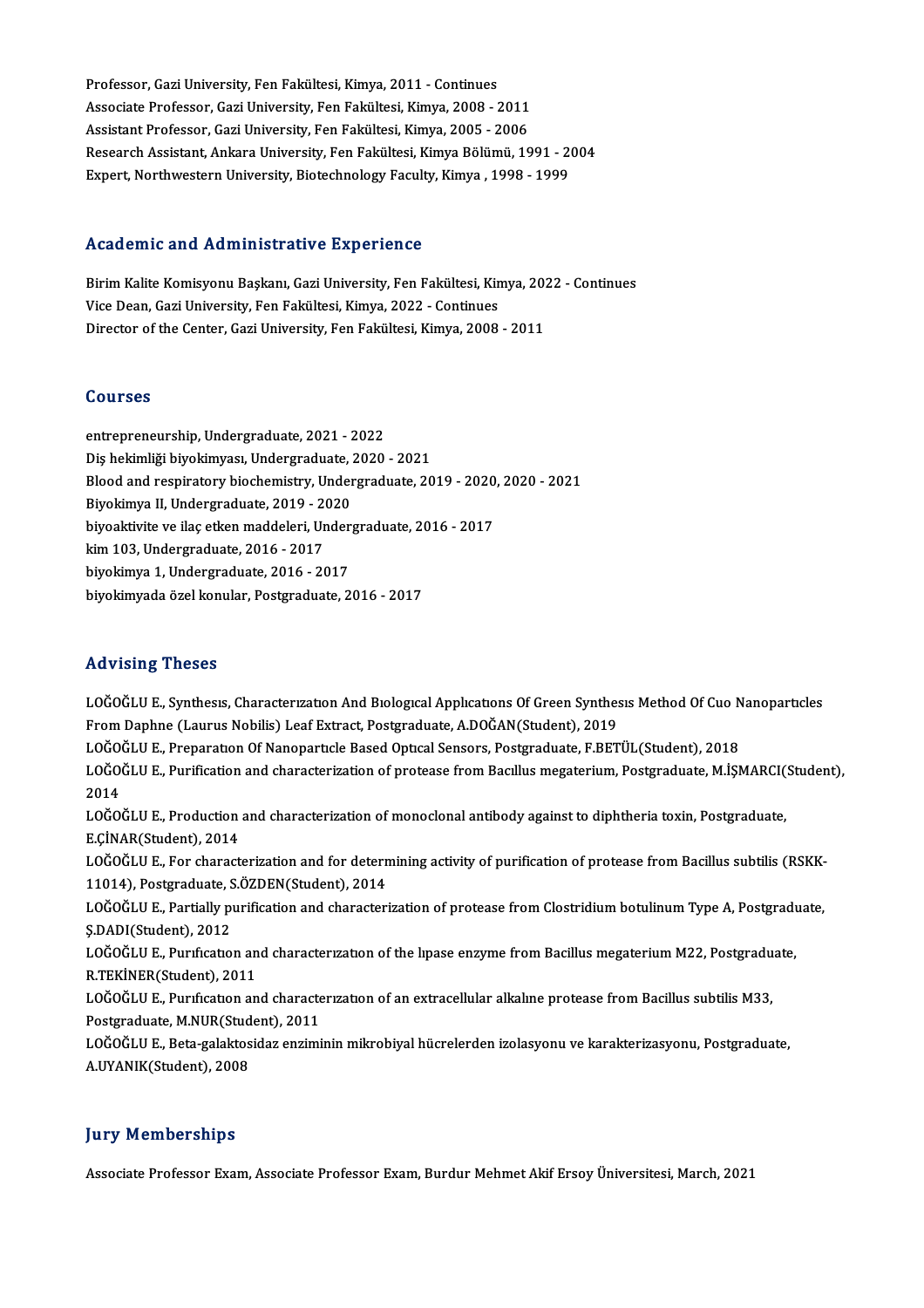# Articles Published in Journals That Entered SCI, SSCI and AHCI Indexes

| Articles Published in Journals That Entered SCI, SSCI and AHCI Indexes |                                                                                                                                                |
|------------------------------------------------------------------------|------------------------------------------------------------------------------------------------------------------------------------------------|
| L.                                                                     | Biological Activities and Biocompatibility Properties of Eu(OH)(3) and Tb(OH)(3) Nanorods:<br><b>Evaluation for Wound Healing Applications</b> |
|                                                                        | Avar E. C., Turkmen K. E., ERDAL E., LOĞOĞLU E., KATIRCIOĞLU H.                                                                                |
|                                                                        | BIOLOGICAL TRACE ELEMENT RESEARCH, 2022 (Journal Indexed in SCI)                                                                               |
| П.                                                                     | Nanocomposite as Visible Sensing Platform for Hg 2+                                                                                            |
|                                                                        | Bal F. B., Sari Üzek E., Üzek R., Loğoğlu E.                                                                                                   |
|                                                                        | IEEE Sensors Journal, vol.10, pp.10595-10602, 2021 (Journal Indexed in SCI)                                                                    |
| Ш.                                                                     | Synthesis, characterization, and investigations of antimicrobial activity of benzopyrans, benzofurans                                          |
|                                                                        | and spiro[4.5] decanes                                                                                                                         |
|                                                                        | Akpinar D. E., ÖZGÜR M., Aslan H., ALAGÖZ O., Oktemer A., DAL H., HÖKELEK T., Logoglu E.                                                       |
|                                                                        | SYNTHETIC COMMUNICATIONS, vol.48, no.19, pp.2510-2521, 2018 (Journal Indexed in SCI)                                                           |
| IV.                                                                    | Purification and characterization of organic solvent stable serine alkaline protease from newly                                                |
|                                                                        | isolated Bacillus circulans M34                                                                                                                |
|                                                                        | Sari E., Logoglu E., Oktemer A.                                                                                                                |
|                                                                        | BIOMEDICAL CHROMATOGRAPHY, vol.29, no.9, pp.1356-1363, 2015 (Journal Indexed in SCI)                                                           |
| V.                                                                     | In vivo toxicity of a new antifungal agent 2,4-dithiophenoxy-1-iodo-4-bromo benzene: a follow up on                                            |
|                                                                        | our in vitro study                                                                                                                             |
|                                                                        | KILIÇ SÜLOĞLU A., KOÇKAYA E. A., KARACAOĞLU E., SELMANOĞLU G., Logoglu E.                                                                      |
|                                                                        | ARHIV ZA HIGIJENU RADA I TOKSIKOLOGIJU-ARCHIVES OF INDUSTRIAL HYGIENE AND TOXICOLOGY, vol.66, no.1,                                            |
|                                                                        | pp.63-72, 2015 (Journal Indexed in SCI)                                                                                                        |
| VI.                                                                    | Cytotoxic Effects of a Novel Thialo Benzene Derivative 2,4-Dithiophenoxy-1-iodo-4-bromobenzene                                                 |
|                                                                        | (C18H12S2IBr) in L929 Cells                                                                                                                    |
|                                                                        | KILIÇ SÜLOĞLU A., KARACAOĞLU E., KOÇKAYA E. A., SELMANOĞLU G., Logoglu E.                                                                      |
|                                                                        | INTERNATIONAL JOURNAL OF TOXICOLOGY, vol.33, no.4, pp.319-324, 2014 (Journal Indexed in SCI)                                                   |
| VII.                                                                   | Synthesis and evaluation of a series of aminocyanopyridines as antimicrobial agents                                                            |
|                                                                        | ALTUNDAȘ A., Ayvaz S., Logoglu E.                                                                                                              |
|                                                                        | MEDICINAL CHEMISTRY RESEARCH, vol.20, no.1, pp.1-8, 2011 (Journal Indexed in SCI)                                                              |
| VIII.                                                                  | Synthesis and biological activity studies of furan derivatives                                                                                 |
|                                                                        | Logoglu E., YILMAZ M., KATIRCIOĞLU H., Yakut M., Mercan S.                                                                                     |
|                                                                        | MEDICINAL CHEMISTRY RESEARCH, vol.19, no.5, pp.490-497, 2010 (Journal Indexed in SCI)                                                          |
| IX.                                                                    | Synthesis, Characterization, Conductivity and Investigation of Antimicrobial and Fungus of Magnetic                                            |
|                                                                        | <b>Polymer Including Schiff Bases</b>                                                                                                          |
|                                                                        | SARI N., Nartop D., Logoglu E.                                                                                                                 |
|                                                                        | ASIAN JOURNAL OF CHEMISTRY, vol.21, no.3, pp.2331-2339, 2009 (Journal Indexed in SCI)                                                          |
| X.                                                                     | Synthesis of 2,4-dihalogenofluorobenzenes and their antimicrobial and antifungal activity studies                                              |
|                                                                        | KATIRCIOĞLU H., Logoglu E., TİLKİ T., Oktemer A.                                                                                               |
|                                                                        | MEDICINAL CHEMISTRY RESEARCH, vol.16, no.5, pp.205-212, 2007 (Journal Indexed in SCI)                                                          |
| XI.                                                                    | Comparision of fluconazole and a novel antifungal thiohalo benzene derivative induced changes in                                               |
|                                                                        | histopathology and haematological parameters in rats                                                                                           |
|                                                                        | Kockaya E. A., Kilic A., Selmanoglu G., Kus E., Logoglu E.                                                                                     |
|                                                                        | TOXICOLOGY LETTERS, vol.172, 2007 (Journal Indexed in SCI)                                                                                     |
| XII.                                                                   | Cytochrome c adsorption on glutamic acid ligand immobilized magnetic poly(methylmethacrylate-co-                                               |
|                                                                        | glycidylmethacrylate) beads                                                                                                                    |
|                                                                        | Bayramoglu G., Logoglu E., Arica M.Y.                                                                                                          |
|                                                                        | COLLOIDS AND SURFACES A-PHYSICOCHEMICAL AND ENGINEERING ASPECTS, vol.297, pp.55-62, 2007 (Journal                                              |
| XIII.                                                                  | Indexed in SCI)<br>Antimicrobial activity studies on some piperidine and pyrrolidine substituted halogenobenzene                               |
|                                                                        | derivatives                                                                                                                                    |
|                                                                        | Arslan S., Logoglu E., Oktemer A.                                                                                                              |
|                                                                        |                                                                                                                                                |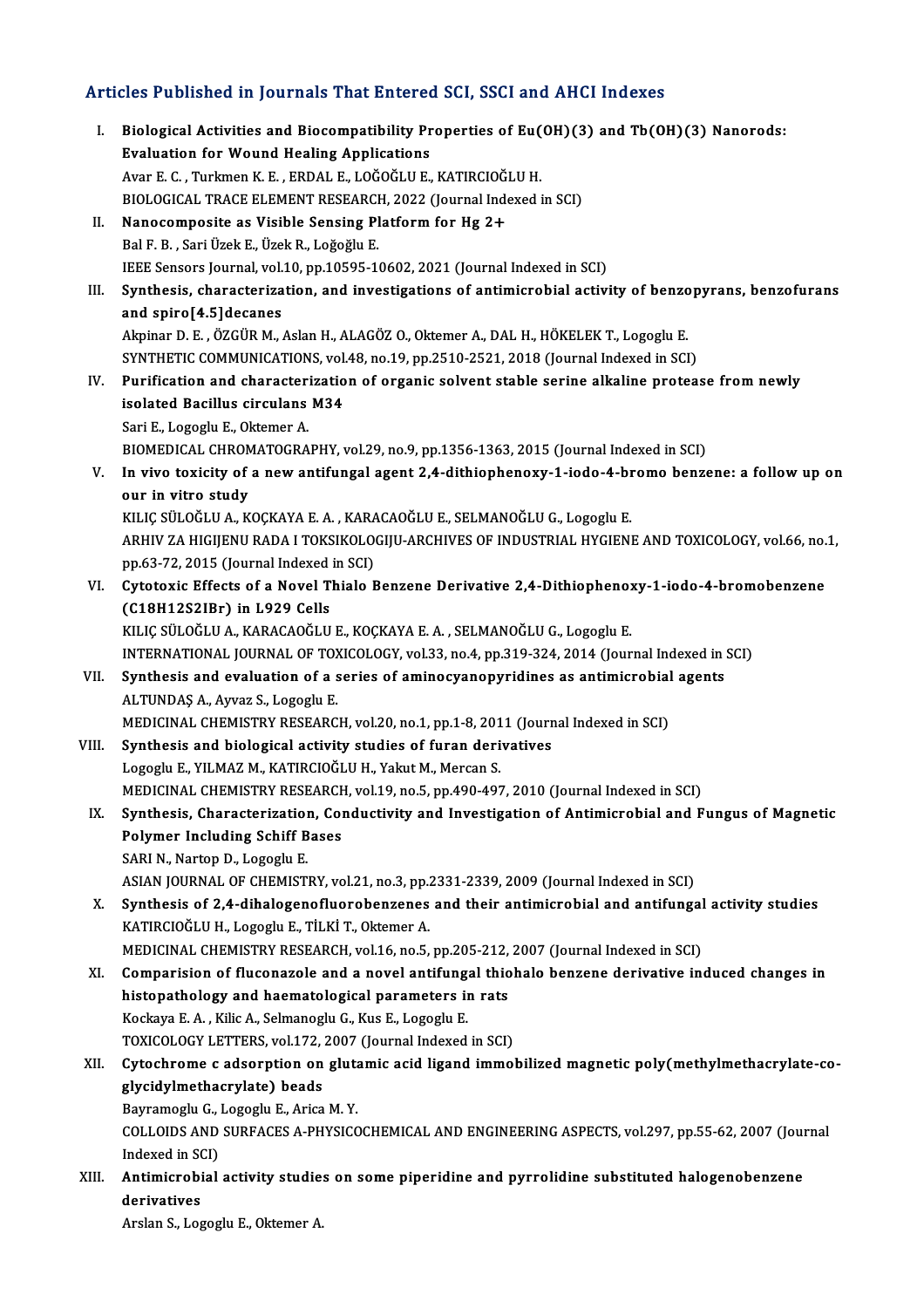JOURNAL OF ENZYME INHIBITION AND MEDICINAL CHEMISTRY, vol.21, no.2, pp.211-214, 2006 (Journal Indexed<br>in SCD **j**OURN<sub>4</sub><br>in SCI)<br>Biolog JOURNAL OF ENZYME INHIBITION AND MEDICINAL CHEMISTRY, vol.21, no.2, pp.211-2<br>in SCI)<br>XIV. Biological activities of some natural compounds from Sideritis sipylea boiss<br>Logogly E. Arelan S. Oktomor A. Sakivan L

- in SCI)<br>Biological activities of some natural condination<br>Logoglu E., Arslan S., Oktemer A., Sakiyan I.<br>PHYTOTHERARY RESEARCH vel 30 no 4 n Biological activities of some natural compounds from Sideritis sipylea bois<br>Logoglu E., Arslan S., Oktemer A., Sakiyan I.<br>PHYTOTHERAPY RESEARCH, vol.20, no.4, pp.294-297, 2006 (Journal Indexed in SCI)<br>Davelopment of lastes
- Logoglu E., Arslan S., Oktemer A., Sakiyan I.<br>PHYTOTHERAPY RESEARCH, vol.20, no.4, pp.294-297, 2006 (Journal Indexed in SCI)<br>XV. Development of lactose biosensor based on beta-galactosidase and glucose oxidase immobili PHYTOTHERAPY RESEARCH, vol.20, no.4, pp.294-297, 2006 (Journal Indexed in SCI)<br>Development of lactose biosensor based on beta-galactosidase and glucose<br>gelatin<br>Logoglu E., Sungur S., Yildiz Y. Development of lactose bio<br>gelatin<br>Logoglu E., Sungur S., Yildiz Y.<br>JOUPNAL OF MACPOMOLECU

gelatin<br>Logoglu E., Sungur S., Yildiz Y.<br>JOURNAL OF MACROMOLECULAR SCIENCE-PURE AND APPLIED CHEMISTRY, no.3, pp.525-533, 2006 (Journal Logoglu E., Sung<br>JOURNAL OF MA<br>Indexed in SCI)<br>Antimicrobial JOURNAL OF MACROMOLECULAR SCIENCE-PURE AND APPLIED CHEMISTRY, no.3, pp.525-533, 20<br>Indexed in SCI)<br>XVI. Antimicrobial activities of N-(2-hydroxy-1-naphthalidene)-amino acid(glycine, alanine,<br>nhonylalanine, histidine, trunt

- Indexed in SCI)<br>Antimicrobial activities of N-(2-hydroxy-1-naphthalidene)-amino acid(glycine, alanine,<br>phenylalanine, histidine, tryptophane) Schiff bases and their manganese(III) complexes<br>Sekivan L. Legegly E. Arelan S. Antimicrobial activities of N-(2-hydroxy-1-n<br>phenylalanine, histidine, tryptophane) Schif<br>Sakiyan I., Logoglu E., Arslan S., Sari N., Sakiyan N.<br>PIOMETALS, vol.17, no.2, nn.115, 120, 2004 (Journ phenylalanine, histidine, tryptophane) Schiff bases and their<br>Sakiyan I., Logoglu E., Arslan S., Sari N., Sakiyan N.<br>BIOMETALS, vol.17, no.2, pp.115-120, 2004 (Journal Indexed in SCI)<br>Structure and characterization of N.(2 Sakiyan I., Logoglu E., Arslan S., Sari N., Sakiyan N.<br>BIOMETALS, vol.17, no.2, pp.115-120, 2004 (Journal Indexed in SCI)<br>XVII. Structure and characterization of N-(2-hydroxy-1-naphthylidene)threonine<br>Ozcan Y., İDE S., Sak
- BIOMETALS, vol.17, no.2, pp.115-120,<br>Structure and characterization of<br>Ozcan Y., İDE S., Sakiyan I., Logoglu E.<br>JOUPNAL OF MOLECULAR STRUCTUR JOURNAL OF MOLECULAR STRUCTURE, vol.658, no.3, pp.207-213, 2003 (Journal Indexed in SCI)

### Articles Published in Other Journals

rticles Published in Other Journals<br>I. Purification of Alkaline Serine Protease From Local Bacillus subtilis M33 by Two Steps: a Novel<br>Organis Selvent and Detergent Telerant Engume Purification of Alkaline Serine Protease From Lo<br>Organic Solvent and Detergent Tolerant Enzyme Organic Solvent and Detergent Tolerant Enzyme<br>Sonuc Karaboga M. N. , Logoglu E. Organic Solvent and Detergent Tolerant Enzyme<br>Sonuc Karaboga M. N. , Logoglu E.<br>GAZI UNIVERSITY JOURNAL OF SCIENCE, vol.32, no.1, pp.116-129, 2019 (Journal Indexed in ESCI)<br>Piological Activity Studies of Some Synthosized N Sonuc Karaboga M. N. , Logoglu E.<br>GAZI UNIVERSITY JOURNAL OF SCIENCE, vol.32, no.1, pp.116-129, 2019 (Journal Indexed in ES<br>II. Biological Activity Studies of Some Synthesized Novel Furan and Pyran Derivatives<br>Sori E. Asla GAZI UNIVERSITY JOURNAL OF SCIENCE, vol.32<br>Biological Activity Studies of Some Synthe<br>Sari E., Aslan H., Dadi S., Oktemer A., Logoglu E.<br>CAZI UNIVERSITY JOURNAL OF SCIENCE vol.34 II. Biological Activity Studies of Some Synthesized Novel Furan and Pyran Derivatives<br>Sari E., Aslan H., Dadi S., Oktemer A., Logoglu E.<br>GAZI UNIVERSITY JOURNAL OF SCIENCE, vol.30, no.4, pp.49-55, 2017 (Journal Indexed in III. Effects of the New Antifungal Thio Halo-Benzene Derivative 5-Bromo-2-Iodo-1,3-GAZI UNIVERSITY JOURNAL OF SCIENCE, vol.30, no.4, pp.49-55, 2017 (Journal Indexed in ESCI)<br>Effects of the New Antifungal Thio Halo-Benzene Derivative 5-Bromo-2-Iodo-1,3-<br>Bis(Phenylthio)Benzene Molecule on Rat Liver and Kid Effects of the New Antifungal Thio Halo-B<br>Bis(Phenylthio)Benzene Molecule on Rat 1<br>Logoglu E., ÇİNAR AVAR E., COŞKUN CEVHER Ş.<br>CAZI UNIVERSITY JOURNAL OF SCIENCE vol 30 Bis(Phenylthio)Benzene Molecule on Rat Liver and Kidney Tissue Oxidative Events<br>Logoglu E., ÇİNAR AVAR E., COŞKUN CEVHER Ş.<br>GAZI UNIVERSITY JOURNAL OF SCIENCE, vol.30, no.3, pp.237-244, 2017 (Journal Indexed in ESCI)<br>Synth Logoglu E., ÇİNAR AVAR E., COŞKUN CEVHER Ş.<br>GAZI UNIVERSITY JOURNAL OF SCIENCE, vol.30, no.3, pp.237-244, 2017 (Journal Indexed in ESCI)<br>IV. Synthesis and A Suggestion Mechanism on Biological Evaluation of Amino Acid-Schif GAZI UNIVERSITY JOURNAL OF SCIENCE, vol.<br>Synthesis and A Suggestion Mechanism of<br>and Co(II), Cu(II) and Ni(II) Complexes and Co(II), Cu(II) and Ni(II) Complexes<br>Koyuncu E. A., KARABOĞA M. N. S., Logoglu E., Sari N. and Co(II), Cu(II) and Ni(II) Complexes<br>Koyuncu E. A. , KARABOĞA M. N. S. , Logoglu E., Sari N.<br>GAZI UNIVERSITY JOURNAL OF SCIENCE, vol.29, no.2, pp.303-307, 2016 (Journal Indexed in ESCI)<br>Synthesis Antimisrabial and Antif Koyuncu E. A. , KARABOĞA M. N. S. , Logoglu E., Sari N.<br>GAZI UNIVERSITY JOURNAL OF SCIENCE, vol.29, no.2, pp.303-307, 2016 (Journal Indexed in ESCI)<br>V. Synthesis Antimicrobial and Antifungal Activity Studies of 2 4 Dialoge GAZI UNIVERSITY JOURNAL OF SCIENCE, vol.29, n<br>Synthesis Antimicrobial and Antifungal Activ<br>KATIRCIOĞLU H., LOĞOĞLU E., TİLKİ T., ATİLLA Ö.<br>Medisinal Chamistry Besearsh vol.16, no.5, nn.205 V. Synthesis Antimicrobial and Antifungal Activity Studies of 2 4 Dialogenofluoro Benzenes<br>KATIRCIOĞLU H., LOĞOĞLU E., TİLKİ T., ATİLLA Ö.<br>Medicinal Chemistry Research, vol.16, no.5, pp.205-212, 2007 (Refereed Journals of KATIRCIOĞLU H., LOĞOĞLU E., TİLKİ T., ATİLLA Ö.<br>Medicinal Chemistry Research, vol.16, no.5, pp.205-212, 2007 (Refereed Journals of Other Inst<br>VI. Synthesis and biological activity studies of mono a nd di halogenofluoro ben Medicinal Chemistry Research, vol.16, no.5, pp.205<br>Synthesis and biological activity studies of n<br>LOĞOĞLU E., KATIRCIOĞLU H., TİLKİ T., ATİLLA Ö.<br>Asian Jaurnal Of Chamistru, vol.19, no.2, np.2020. Synthesis and biological activity studies of mono a nd di halogenofluoro benzenes<br>LOĞOĞLU E., KATIRCIOĞLU H., TİLKİ T., ATİLLA Ö.<br>Asian Journal Of Chemistry, vol.19, no.3, pp.2029-2035, 2007 (Refereed Journals of Other Ins LOĞOĞLU E., KATIRCIOĞLU H., TİLKİ T., ATİLLA Ö.<br>Asian Journal Of Chemistry, vol.19, no.3, pp.2029-2035, 2007 (Refer<br>VII. Antibacterial activities of some new amino acid Schiff bases<br>Sarı N., Arslan S., Loğoğlu E., Şakı Asian Journal Of Chemistry, vol.19, no.<br>**Antibacterial activities of some ne**<br>Sarı N., Arslan S., Loğoğlu E., Şakıyan İ.<br>Journal of the Institute of Ssienge and i Antibacterial activities of some new amino acid Schiff bases<br>Sarı N., Arslan S., Loğoğlu E., Şakıyan İ.<br>Journal of the Institute of Science and Technology, Gazi Uni., vol.16, no.2, pp.283, 2003 (Other Refereed National<br>Jou Sarı N., Ar<br>Journal of<br>Journals)

# Journals)<br>Refereed Congress / Symposium Publications in Proceedings

I. PARTIALLY PURIFICATION AND CHARACTERIZATION OF PROTEASE ENZYME FROMClostridium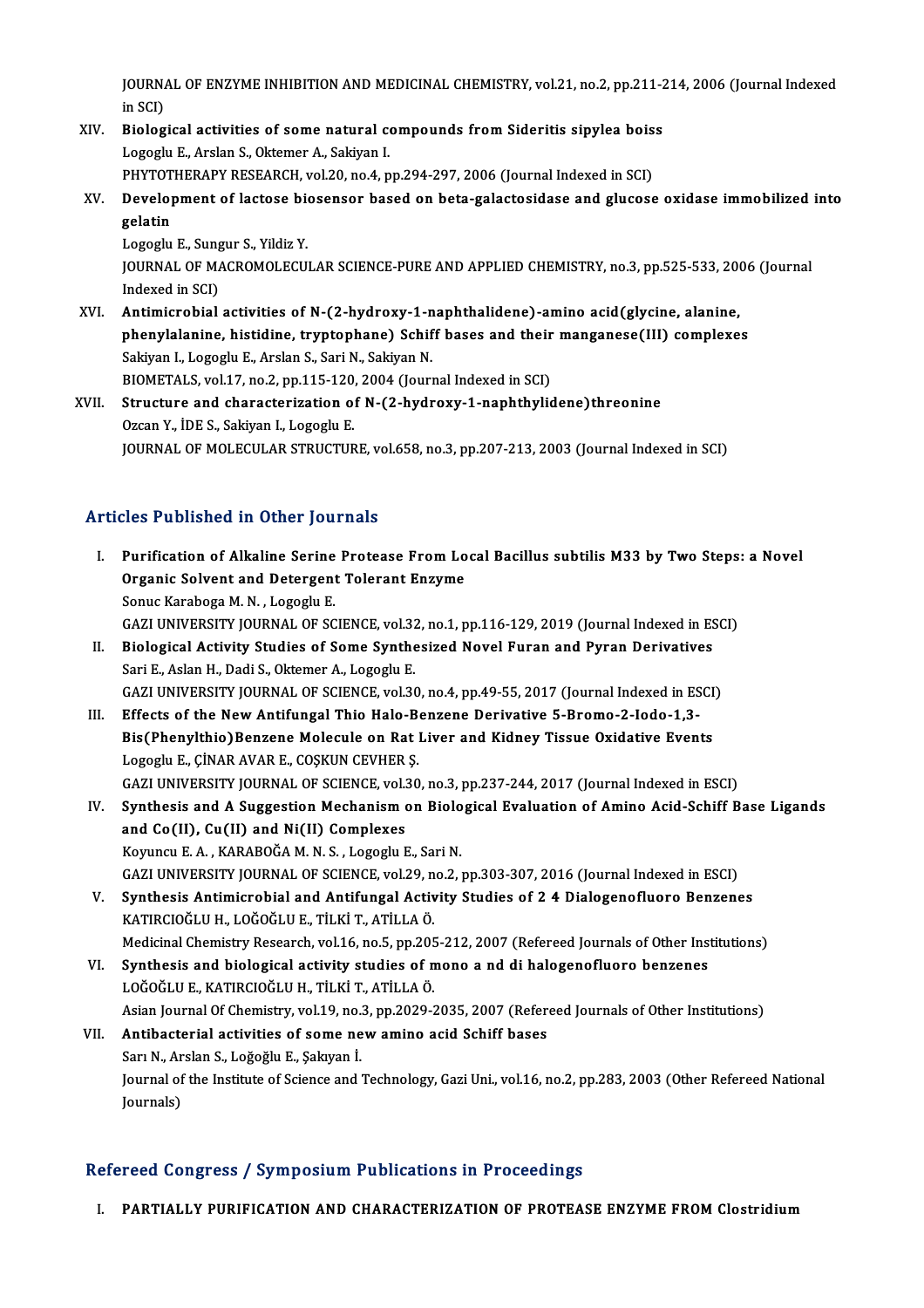botulinumTYPE A botulinum TYPE A<br>ÇİNAR AVAR E., DADI Ş., LOĞOĞLU E.<br>ICEAS 2017-20 - 22 Aygust 2017 botulinum TYPE A<br>ÇİNAR AVAR E., DADI Ş., LOĞOĞLI<br>ICFAS 2017, 20 - 23 August 2017<br>Proteer Engiminin Besillus me

- ÇİNAR AVAR E., DADI Ş., LOĞOĞLU E.<br>ICFAS 2017, 20 23 August 2017<br>II. Proteaz Enziminin Bacillus megaterium Bakterisinden Saflaştırılması ve Karakterizasyonu<br>LOĞOĞLUE CİNAR AVAR E. ÖZİQRO ICFAS 2017, 20 - 23 August 2017<br>Proteaz Enziminin Bacillus megat<br>LOĞOĞLU E., ÇİNAR AVAR E., özden s.<br>biamed. 07 June 2017 Proteaz Enziminin B<br>LOĞOĞLU E., ÇİNAR AV<br>biomed, 07 June 2017<br>Burification and Cha LOĞOĞLU E., ÇİNAR AVAR E., özden s.<br>biomed, 07 June 2017<br>III. Purification and Characterization of Protease Enzyme from Bacillus megaterium Bacteria<br>CİNAR AVAR E. İSMARCI M. LOĞOĞLU E
- biomed, 07 June 2017<br>Purification and Characterization of<br>ÇİNAR AVAR E., İŞMARCI M., LOĞOĞLU E.<br>22 Piyamedikal Bilim ve Taknalaji Samna Purification and Characterization of Protease Enzyme from Bacillus megat<br>CINAR AVAR E., IŞMARCI M., LOĞOĞLU E.<br>22. Biyomedikal Bilim ve Teknoloji Sempozyumu, Ankara, Turkey, 12 - 14 May 2017<br>Synthesis of 3. Cyano N. puridi
	-
- CİNAR AVAR E., İŞMARCI M., LOĞOĞLU E.<br>22. Biyomedikal Bilim ve Teknoloji Sempozyumu, Ankara, Turkey, 12 14 May 2017<br>IV. Synthesis of 3-Cyano-N-pyridinyl Acetamide Derivatives andInvestigation of Their Antimicrobial<br>E 22. Biyo<br>Synthes<br>Effects Synthesis of 3-Cyano-N-pyridinyl Acetamide Derivatives an<br>Effects<br>ALTUNDAŞ A., LOĞOĞLU E., BALABANLI K. B. , COŞKUN CEVHER Ş.<br>Biamed2017 12 - 14 May 2017

Effects<br>ALTUNDAŞ A., LOĞOĞLU E., BALABANLI K. B. , COŞKUN CEVHER Ş.<br>Biomed2017, 12 - 14 May 2017

ALTUNDAŞ A., LOĞOĞLU E., BALABANLI K. B. , COŞKUN CEVHER Ş.<br>Biomed2017, 12 - 14 May 2017<br>V. Synthesis of 3-Cyano-N-pyridinyl Acetamide Derivatives and Investigation of Their Antimicrobial<br>Fffoata" Biomed2<br>Synthes:<br>Effects" Synthesis of 3-Cyano-N-pyridinyl Acetamide Derivatives<br>Effects"<br>ALTUNDAŞ A., LOĞOĞLU E., BALABANLI K. B. , Coşgun Cevher S.<br>Biamed 2017, International Biamedical Sajance Technology Sum Bffects"<br>ALTUNDAŞ A., LOĞOĞLU E., BALABANLI K. B. , Coşgun Cevher S.<br>Biomed 2017, International Biomedical Science Technology Symposium, 12 - 14 May 2017

ALTUNDAŞ A., LOĞOĞLU E., BALABANLI K. B. , Coşgun Cevher S.<br>Biomed 2017, International Biomedical Science Technology Symposium, 12 - 14 May 2017<br>VI. investigation of the effect of 2 4 dithio phenoxy 1 iodo 4 bromo benz Biomed 2017, It<br>investigation<br>kidney tissue<br>CiNAR AVAR E investigation of the effect of 2 4 dithio phen<br>kidney tissue<br>ÇİNAR AVAR E., LOĞOĞLU E., COŞKUN CEVHER Ş.<br>international sangres on bissensers 2016 E., 07.

kidney tissue<br>Cinar AVAR E., LOĞOĞLU E., COŞKUN CEVHER Ş.<br>international congres on biosensors 2016, 5 - 07 October 2016

VII. Galaktozidaz Enziminin Geri Dönüşümlü Immobilizasyonunda Kullanılmak Üzere Afinite Destek international congres on biosensors 2016, 5 - 07 October 2016<br>Galaktozidaz Enziminin Geri Dönüşümlü Immobilizasyon<br>Materyalinin Hazırlanması ve Sürekli Sistem Uygulaması<br>RAYRAMOČUUS JOČOČUUF ALTINTAS R Galaktozidaz Enziminin Geri Dönüşümli<br>Materyalinin Hazırlanması ve Sürekli Si<br>BAYRAMOĞLU G., LOĞOĞLU E., ALTINTAŞ B.<br>III Illucal Afinita talmikleri Kongresi, Bursa Materyalinin Hazırlanması ve Sürekli Sistem Uygulaması<br>BAYRAMOĞLU G., LOĞOĞLU E., ALTINTAŞ B.<br>III. Ulusal Afinite teknikleri Kongresi, Bursa, Turkey, 12 - 14 September 2007<br>slutamik asit lisanda tutuklu manyatik noli matil

### BAYRAMOĞLU G., LOĞOĞLU E., ALTINTAŞ B.<br>III. Ulusal Afinite teknikleri Kongresi, Bursa, Turkey, 12 - 14 September 2007<br>VIII. glutamik asit ligandı tutuklu manyetik poli metilmetakrilat ko glisidil metakrilat küreler üze III. Ulusal Afinite teknikleri Ko<br>glutamik asit ligandı tutul<br>sitokrom c adsorpsiyonu<br>LOČOČLUE BAYPAMOČLU glutamik asit ligandı tutukl<mark>ı</mark><br>sitokrom c adsorpsiyonu<br>LOĞOĞLU E., BAYRAMOĞLU G.<br><sup>VII Illucal Kromatografi Kongr</sup> sitokrom c adsorpsiyonu<br>LOĞOĞLU E., BAYRAMOĞLU G.<br>VII. Ulusal Kromatografi Kongresi, Kırıkkale, Turkey, 13 - 15 June 2007<br>Clikeg eksidegin uzatma kolu takılı k biatidin lisandı boğlu polisl

### LOĞOĞLU E., BAYRAMOĞLU G.<br>VII. Ulusal Kromatografi Kongresi, Kırıkkale, Turkey, 13 - 15 June 2007<br>IX. Glikoz oksidazın uzatma kolu takılı 1 histidin ligandı bağlı poliglisidil metakrilat kürelere<br>adsorpsiyonu VII. Ulusal Krom<br>Glikoz oksidaz<br>adsorpsiyonu<br>PAVPAMOČLU G adsorpsiyonu<br>BAYRAMOĞLU G., LOĞOĞLU E., ARICA M. Y.<br>VI. Ulusal Kromatografi Kongresi, İzmir, Turkey, 28 - 30 June 2006<br>Antimiarobial Activities of N. Nanhthalidana (Glysina, Phon)

BAYRAMOĞLUG.,LOĞOĞLUE.,ARICAM.Y.

X. Antimicrobial Activities of N-Naphthalidene-(Glycine, Phenylalanine, Alanine and Histidine) Schiff VI. Ulusal Kromatografi Kongresi, İzmir, Turkey, 2:<br>Antimicrobial Activities of N-Naphthalidene-<br>Bases and Their Manganese(III) Complexes<br>SARLN LOČOČLU F. ARSLAN S. Salzvan İ Bases and Their Manganese(III) Complexes<br>SARI N., LOĞOĞLU E., ARSLAN S., Şakıyan İ.

IX. International Symposium on Biomedical Science and Technology, 19 - 22 September 2002

SARI N., LOĞOĞLU E., ARSLAN S., Şakıyan İ.<br>IX. International Symposium on Biomedical Science and Technology, 19 - 22 September 2002<br>XI. Antibacterial Activites of Novel Schiff Bases, N-Indolidene-DL-Glycine, N-Indolide IX. International Symposiun<br>Antibacterial Activites of<br>N-Indolidene-DL-Valine,<br>LOČOČLU E ABSLAN S. SA Antibacterial Activites of Novel Schiff<br>N-Indolidene-DL-Valine,<br>LOĞOĞLU E., ARSLAN S., SARI N., Şakıyan İ.<br>IV. International Sumnesium en Biamedisal N-Indolidene-DL-Valine,<br>LOĞOĞLU E., ARSLAN S., SARI N., Şakıyan İ.<br>IX. International Symposium on Biomedical Science and Technology, 19 September 2002 - 22 September 2019

### Other Publications

ther Publications<br>I. uretici-koyluye-pazarlama-ve-markalasma-destegi-verilsin<br>Leğağlu E 1 1 us.<br>uretici-ko<br>Loğoğlu E.<br>Other nn 2 <mark>uretici-koyluye</mark><br>Loğoğlu E.<br>Other, pp.2, 2022